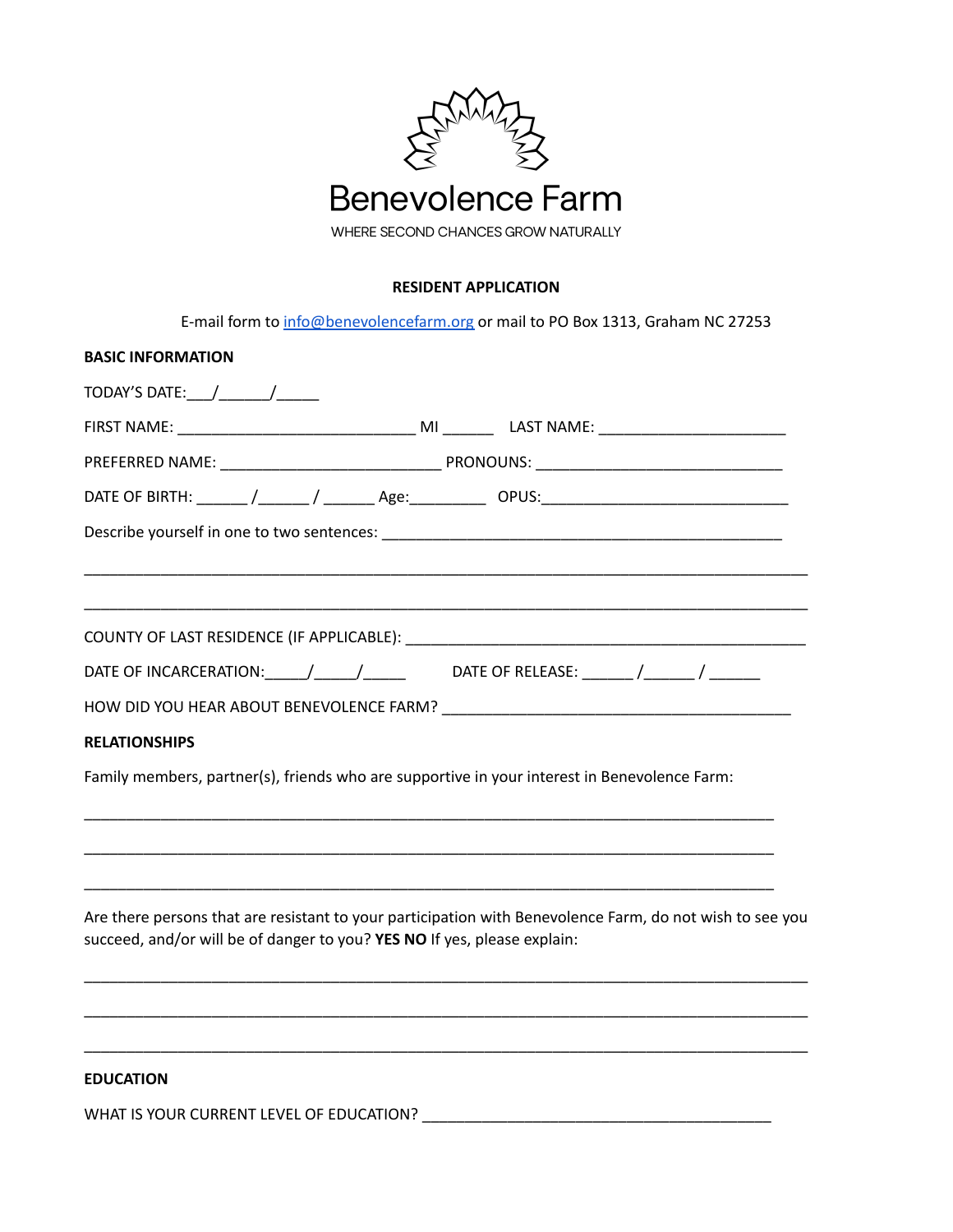| DO YOU HAVE A HIGH SCHOOL DIPLOMA/GED? (circle one)<br>Yes<br>No                                  |
|---------------------------------------------------------------------------------------------------|
|                                                                                                   |
| <b>WORK AND HOBBIES</b>                                                                           |
| What jobs did you have before prison?                                                             |
|                                                                                                   |
|                                                                                                   |
| Have you ever worked on a farm or in the agricultural field? If so, please explain?<br>YES<br>NO. |
|                                                                                                   |
| What classes and/or activities have you participated in while incarcerated?                       |
|                                                                                                   |
| What are some professional or personal skills you feel you are good at?                           |
|                                                                                                   |
| Name some of your proudest accomplishments in the last three years.                               |
|                                                                                                   |
| What are some of your favorite hobbies or pastimes?                                               |
|                                                                                                   |
| Please list your career goals:                                                                    |
|                                                                                                   |
| <b>HEALTH</b>                                                                                     |
| How is your overall health now? (circle one)<br><b>EXCELLENT</b><br>GOOD<br>FAIR<br><b>POOR</b>   |
| Do you have any chronic health problems? (circle one)<br>Yes<br>No                                |
| If yes, please specify:                                                                           |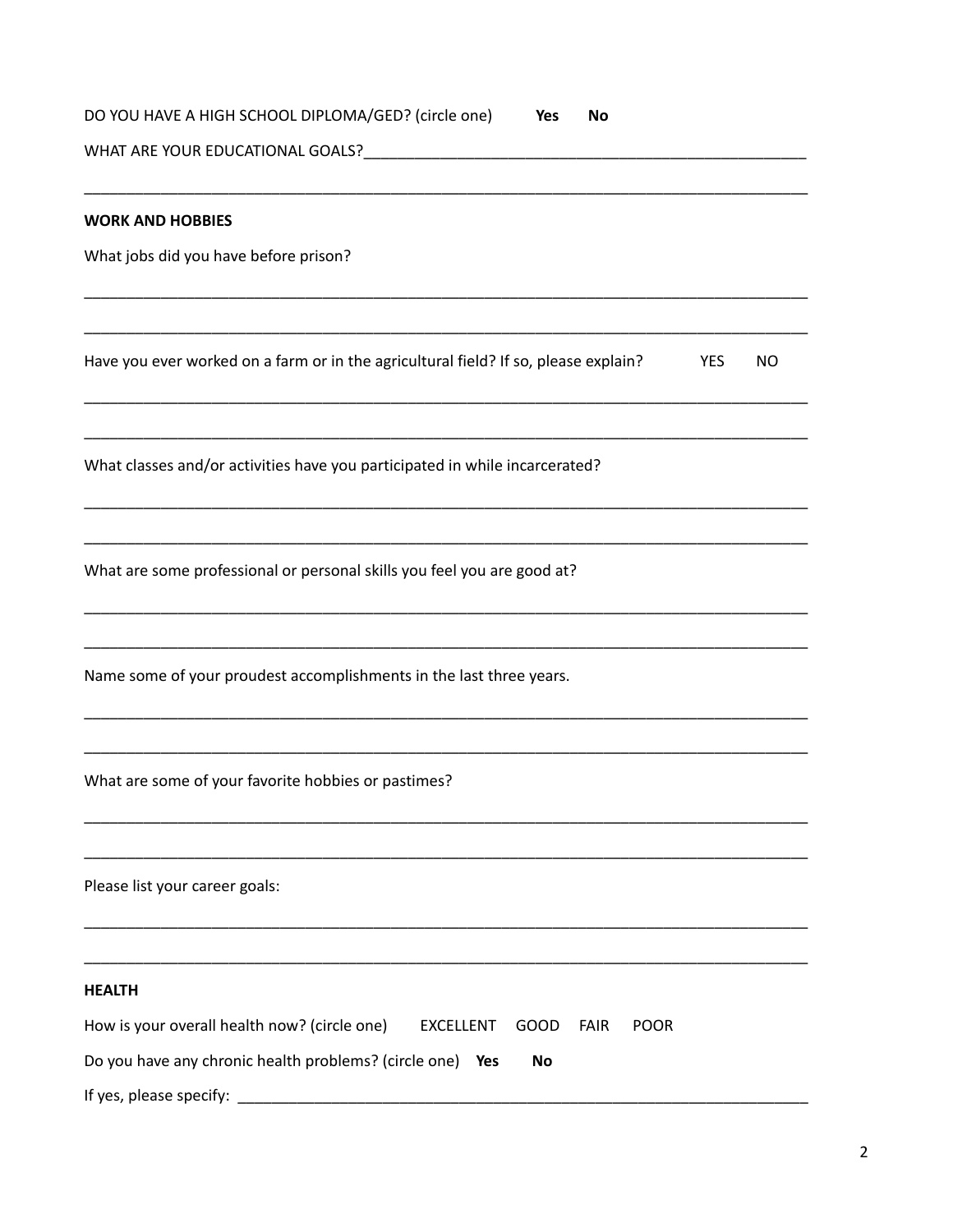| Are you currently having any physical problems or challenges? (circle one)                                                                                                                                                   | No<br><b>Yes</b> |
|------------------------------------------------------------------------------------------------------------------------------------------------------------------------------------------------------------------------------|------------------|
|                                                                                                                                                                                                                              |                  |
| Do you have mental health diagnoses? (circle one)<br>Yes                                                                                                                                                                     | No               |
|                                                                                                                                                                                                                              |                  |
| Do you need support accessing medication and healthcare upon release? Yes                                                                                                                                                    | No               |
|                                                                                                                                                                                                                              |                  |
| Are you currently taking any medications? (circle one) Yes                                                                                                                                                                   | No               |
| If yes, are the medications you are taking self regulated or do you need support from a medical provider?                                                                                                                    |                  |
| Are you allergic to any foods or medications? (circle one)                                                                                                                                                                   | Yes<br>No        |
|                                                                                                                                                                                                                              |                  |
| <b>SUBSTANCE USE</b>                                                                                                                                                                                                         |                  |
|                                                                                                                                                                                                                              |                  |
| What is the status of your recovery?                                                                                                                                                                                         |                  |
| Have you ever been in residential treatment for drug or alcohol abuse? Was this helpful? Why or why not?                                                                                                                     |                  |
|                                                                                                                                                                                                                              |                  |
| What are your goals around your history of drug and/or alcohol use?                                                                                                                                                          |                  |
|                                                                                                                                                                                                                              |                  |
| Benevolence Farm is a sober program where alcohol and illegal drugs are not allowed on the property. We hope<br>to incorporate harm reduction and will hold space for individuals who are navigating their recovery journey, |                  |

while protecting the physical and emotional safety of other residents. This may look like temporarily connecting a resident who has relapsed with a detox facility, and then creating a Safety Plan with them upon their return to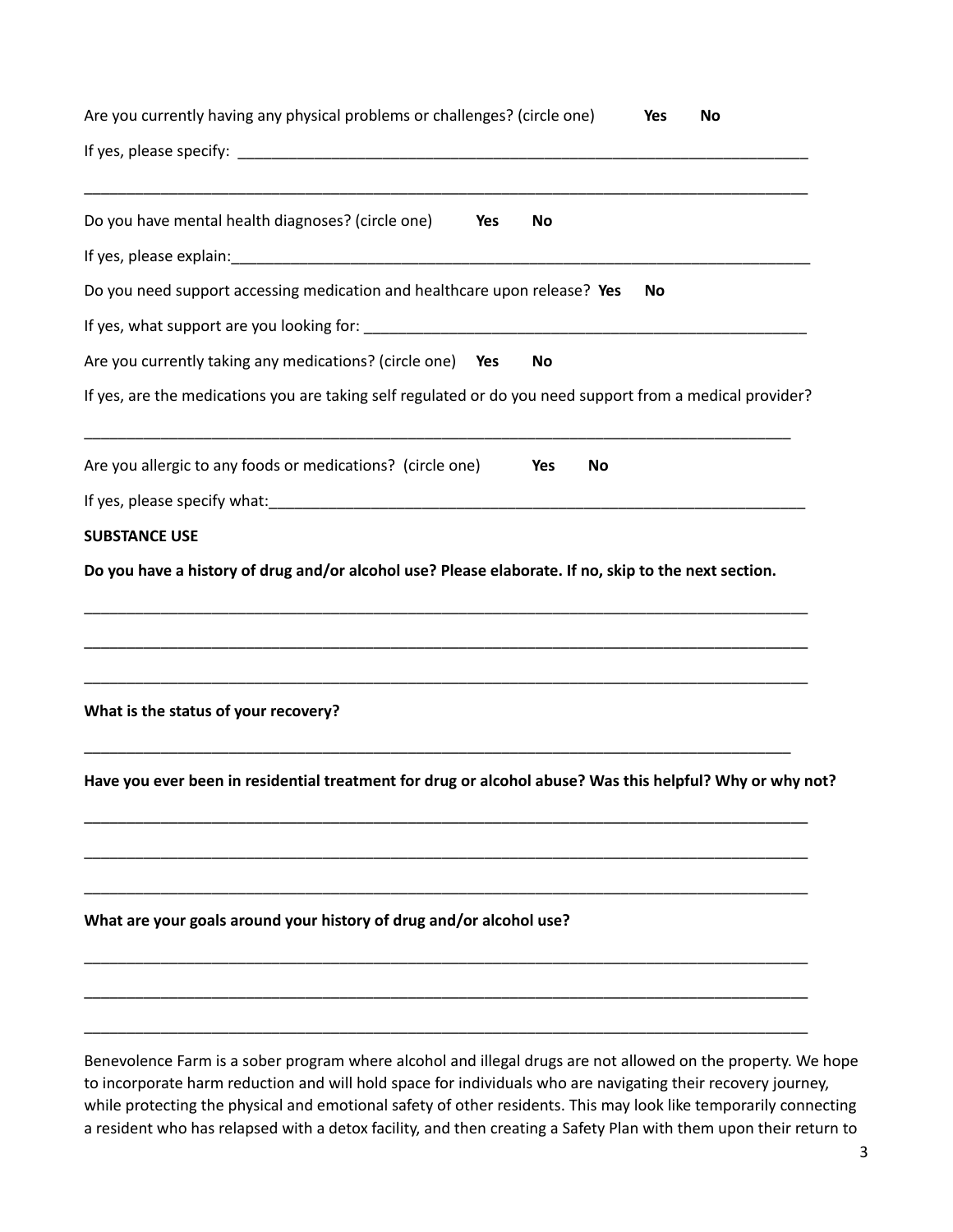the farm, as opposed to immediate dismissal. We intend to partner with and support all of our residents as they work towards their individual goals, which will include substance use treatment, therapy, and other healing offerings.

Does this match your goals while on the farm? Please elaborate.

Do you have any questions about this policy?

## HISTORY OF COURT/LEGAL INVOLVEMENT

Tell us more about why you are or were incarcerated. Feel free to share as little or as much information as you'd like.

Have you incurred any infractions or disciplinary actions while incarcerated? (Circle) Yes **No** If yes, please explain:

Do you have any outstanding legal issues (i.e. warrants, etc.) that you think it would be helpful for us to know about? Please elaborate.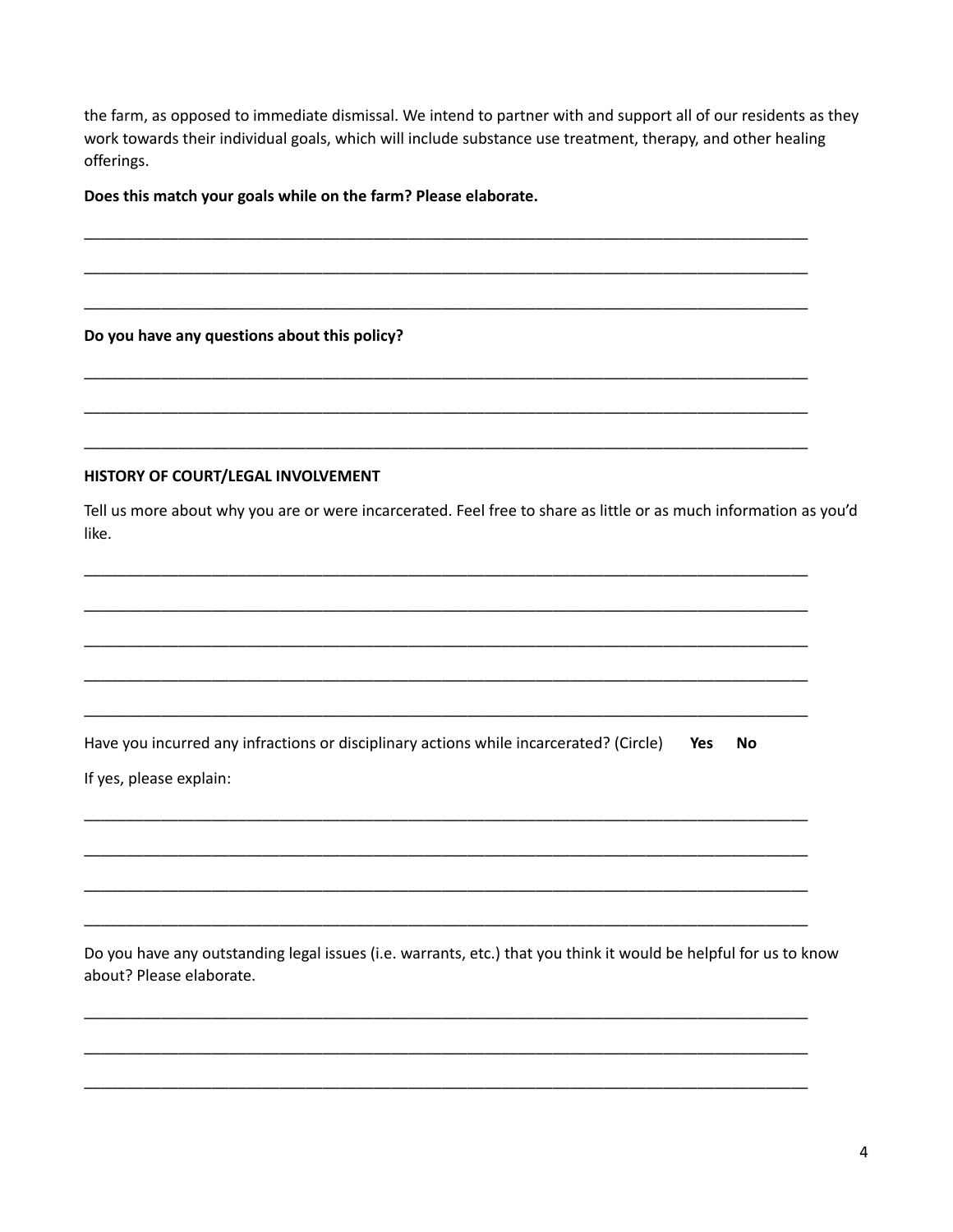## PERSONAL DEVELOPMENT

What would you consider to be your strengths, talents, gifts, etc.?

What is something people often get wrong about you?

What would you consider to be areas of growth?

Why are you interested in Benevolence Farm as a next step for you?

What interests you about farming?

What are the hopes for the next two years of your life?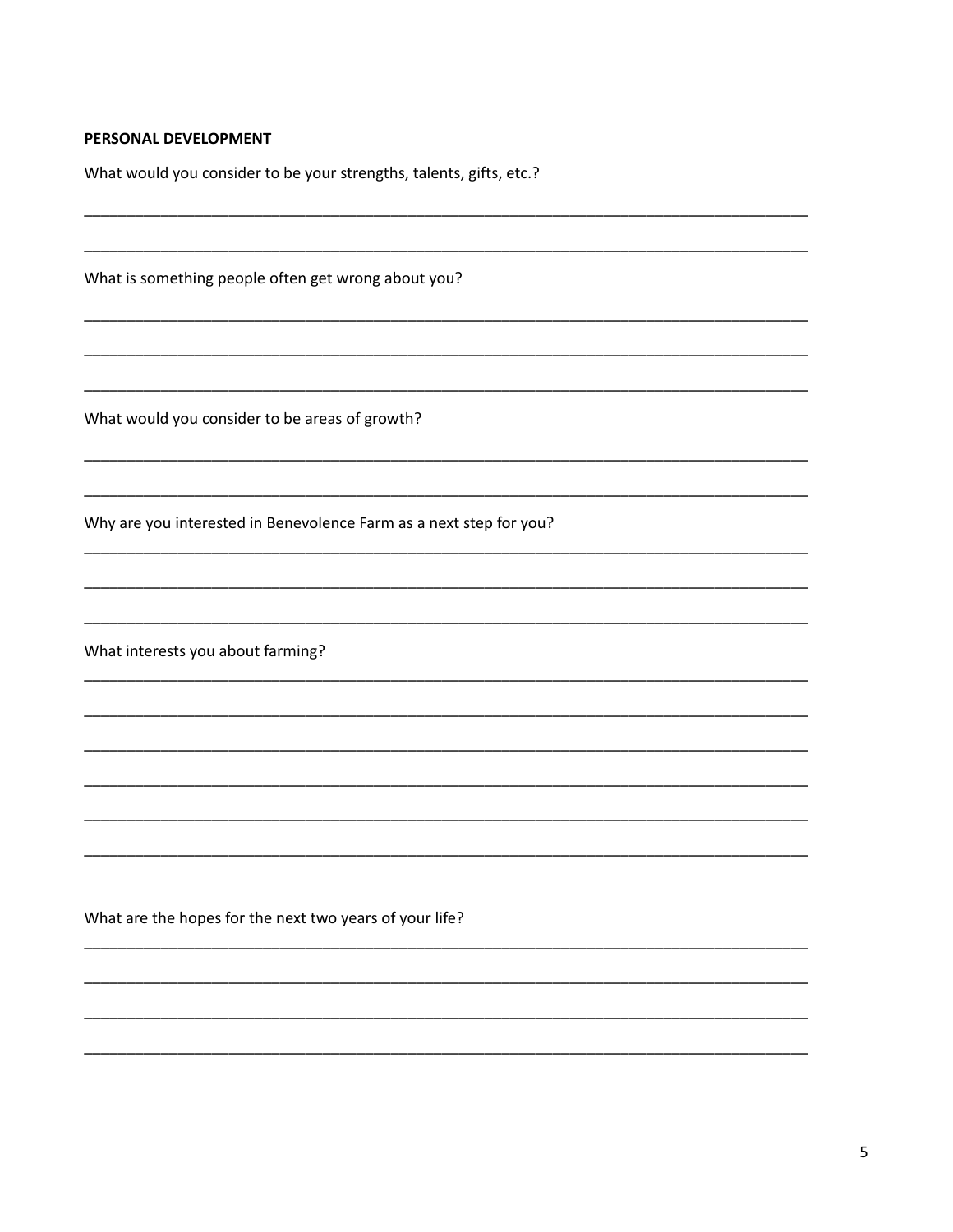What are your long-term goals?

## PHYSICAL ENVIRONMENT

How do you feel about animals on site? Animals in your home?

What are your thoughts and how do you feel about living in a rural area far from a major town?

How do you feel about doing very hard physical work outside? Tasks may include weeding, lifting heavy containers, turning compost, and working in the sun, for up to eight hours.

PLEASE USE THE SPACE BELOW FOR ANY ADDITIONAL INFORMATION YOU WOULD LIKE TO SHARE WITH US.